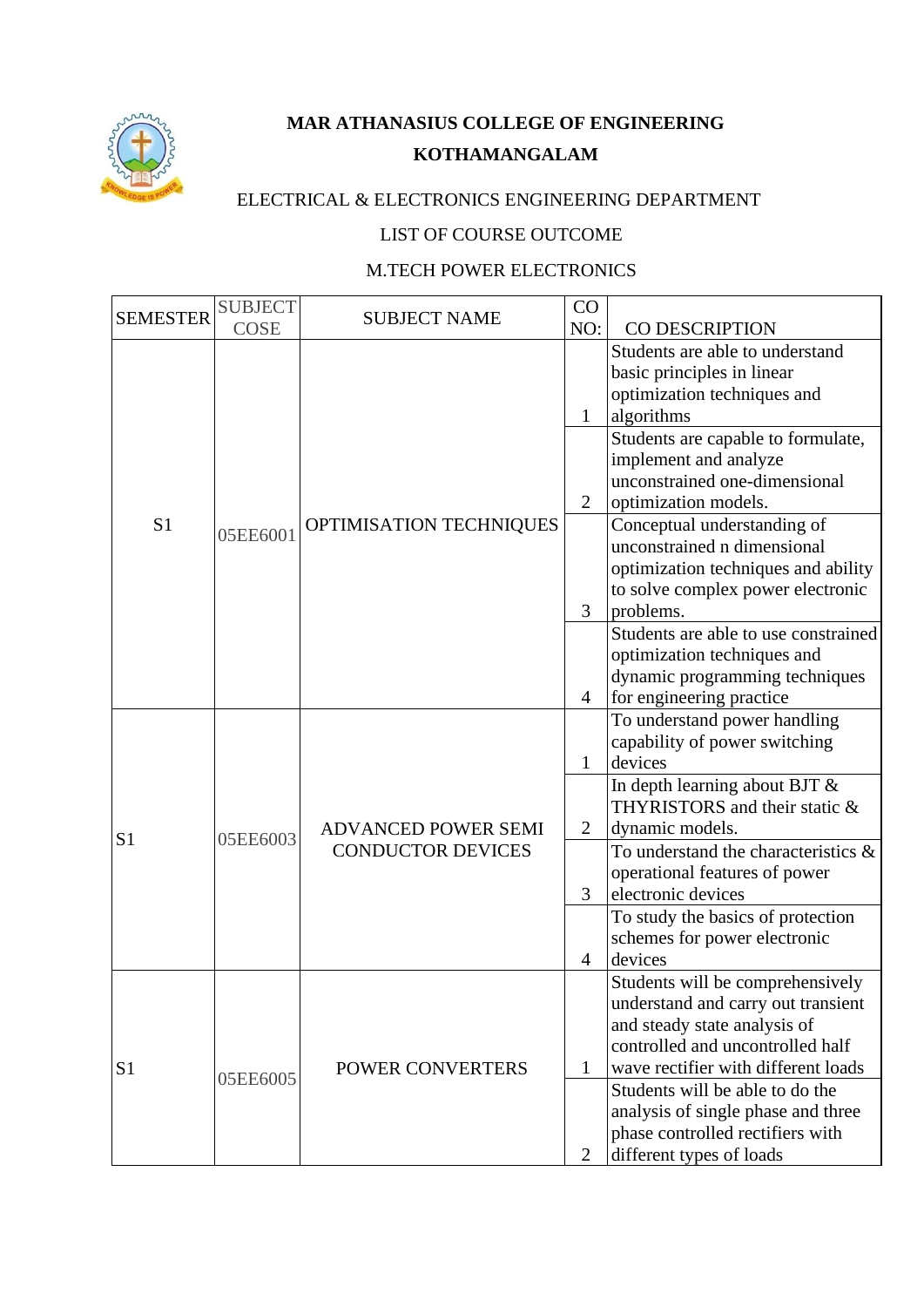|                |              |                                       |                | Students will be able to do the      |
|----------------|--------------|---------------------------------------|----------------|--------------------------------------|
|                |              |                                       |                | analysis of various dc-dc            |
|                |              |                                       |                | converters with continuous and       |
|                |              |                                       | 3              | discontinuous modes.                 |
|                |              |                                       |                |                                      |
|                |              |                                       |                | Students will be able to do the      |
|                |              |                                       |                | analysis of different choppers and   |
|                |              |                                       | 4              | inverters.                           |
|                |              |                                       |                | An ability to design a system,       |
|                |              |                                       |                | component, or process to meet        |
|                |              |                                       |                | desired needs, to test the           |
|                |              |                                       |                | controllability and observability of |
|                |              |                                       |                | a given system and design of pole    |
|                |              |                                       |                | assignment in controller and         |
|                |              |                                       | $\mathbf{1}$   | observer using state feedback        |
|                |              |                                       |                | Identify and analyze non-linear      |
|                |              | <b>MODERN CONTROL</b>                 |                | systems using describing function    |
| S <sub>1</sub> | 05EE6007     | <b>SYSTEMS</b>                        | $\overline{2}$ | analysis and phase plane analysis    |
|                |              |                                       |                | Analyze linear and non-linear        |
|                |              |                                       |                | systems using Lyapunov function,     |
|                |              |                                       |                |                                      |
|                |              |                                       |                | variable gradient and design         |
|                |              |                                       |                | Lyapunov function for stable         |
|                |              |                                       | 3              | systems                              |
|                |              |                                       |                | Formulate an optimal control         |
|                |              |                                       |                | problem and design optimal control   |
|                |              |                                       | 4              | signal.                              |
|                | 05EE<br>6011 | POWER SYSTEM OPERATION<br>AND CONTROL |                | Students will be able to explain     |
|                |              |                                       |                | methods for economic load            |
|                |              |                                       | 1              | dispatch and unit commitment         |
|                |              |                                       |                | Students will be able to formulate   |
|                |              |                                       | $\overline{2}$ | hydrothermal scheduling problem      |
|                |              |                                       |                | Students will be able to apply       |
| S <sub>1</sub> |              |                                       |                | control and compensations            |
|                |              |                                       | 3              | schemes on a power system            |
|                |              |                                       |                | Students will be able to adopt       |
|                |              |                                       |                | contingency analysis and selection   |
|                |              |                                       |                | methods to improve system            |
|                |              |                                       | 4              | security.                            |
|                |              |                                       |                | The students should be able to       |
| S1             | 05EE6077     | RESEARCH METHODOLOGY                  |                | understand the basic concepts of     |
|                |              |                                       |                |                                      |
|                |              |                                       | 1              | research and its methodologies       |
|                |              |                                       |                | Students will have knowledge on      |
|                |              |                                       |                | the technical aspects of executing a |
|                |              |                                       | $\overline{2}$ | research study                       |
|                |              |                                       |                | Students are able to understand      |
|                |              |                                       |                | different statistical test and       |
|                |              |                                       | 3              | parameters                           |
|                |              |                                       |                | The students should be able to       |
|                |              |                                       |                | define appropriate research          |
|                |              |                                       | 4              | problem and write a research report  |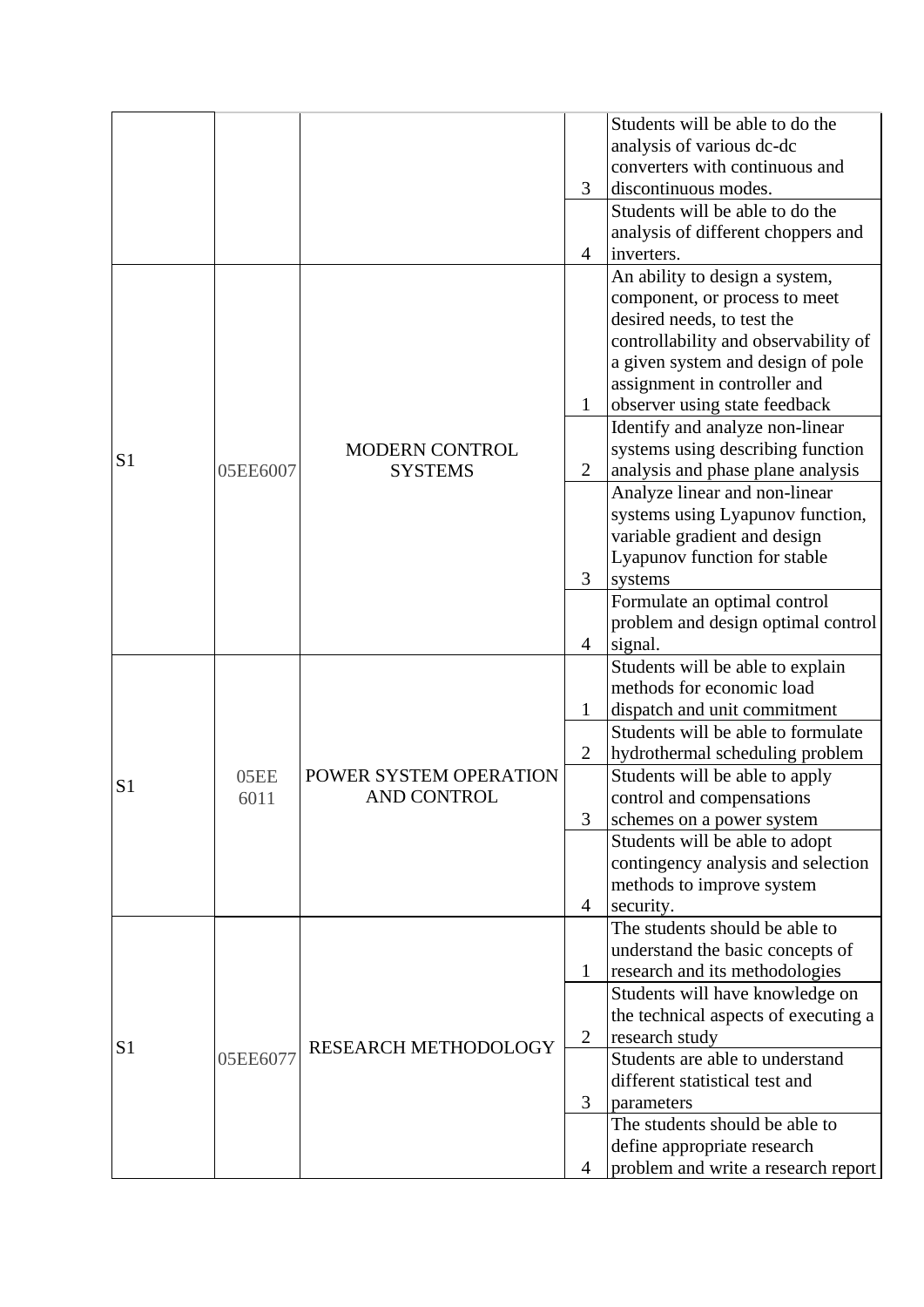|                |          |                                                   |                | Students will learn the design of                          |
|----------------|----------|---------------------------------------------------|----------------|------------------------------------------------------------|
|                |          |                                                   | $\mathbf{1}$   | various triggering circuits.                               |
|                |          |                                                   |                | Students will learn the design of ac                       |
|                |          |                                                   |                | voltage controllers using different                        |
| S <sub>1</sub> | 05EE6091 | POWER ELECTRONICS LAB                             | $\overline{2}$ | types of firing circuits.                                  |
|                |          |                                                   |                | Students will learn the design of                          |
|                |          |                                                   | 3              | inverters and converters.                                  |
|                |          |                                                   |                | Students will learn the design of                          |
|                |          |                                                   | 4              | <b>MOSFET</b> based DC choppers                            |
|                |          |                                                   |                | The students will be able to use                           |
|                |          |                                                   | $\mathbf{1}$   | FACT controllers for various                               |
|                |          |                                                   |                |                                                            |
|                |          |                                                   |                | power quality issues<br>Students will be able to solve the |
|                |          |                                                   |                |                                                            |
| S <sub>2</sub> |          |                                                   |                | reactive power problems in power                           |
|                |          |                                                   | $\overline{2}$ | system using FACT devices                                  |
|                | 05EE     | <b>FLEXIBLE AC</b><br><b>TRANSMISSION SYSTEMS</b> |                | Students will have a full                                  |
|                | 6002     |                                                   |                | understanding of the presence of                           |
|                |          |                                                   |                | harmonics and different power                              |
|                |          |                                                   | 3              | quality conditioners.                                      |
|                |          |                                                   |                | An ability to develop and promote                          |
|                |          |                                                   |                | research interests, in controllers for                     |
|                |          |                                                   |                | reducing problems in power                                 |
|                |          |                                                   | 4              | systems                                                    |
|                | 05EE6004 | SOLID STATE DC AND AC                             |                | Students will learn the speed                              |
|                |          |                                                   |                | control techniques for dc motors                           |
|                |          |                                                   | $\mathbf{1}$   | using single phase converters                              |
|                |          |                                                   |                | Students will learn the schemes                            |
|                |          |                                                   |                | using three phase semi/full                                |
|                |          |                                                   |                | converters for the speed control of                        |
| S <sub>2</sub> |          | <b>DRIVES</b>                                     | $\overline{2}$ | DC drives                                                  |
|                |          |                                                   |                | Students will learn the speed                              |
|                |          |                                                   |                | control techniques using choppers                          |
|                |          |                                                   | 3              | for the control of DC drives                               |
|                |          |                                                   |                | Students will learn the various                            |
|                |          |                                                   |                | methods for the speed control of                           |
|                |          |                                                   | 4              | induction motors                                           |
| S <sub>2</sub> | 05EE6006 | <b>MODELLING OF</b><br><b>ELECTRICAL MACHINES</b> |                | Understand theoretical concepts                            |
|                |          |                                                   |                | behind the modelling of                                    |
|                |          |                                                   | 1              | conventional electrical machines                           |
|                |          |                                                   |                | To develop dynamic models of DC                            |
|                |          |                                                   |                | machines using generalized                                 |
|                |          |                                                   | $\overline{2}$ | machine theory                                             |
|                |          |                                                   |                | To derive the dynamic model of                             |
|                |          |                                                   |                | three phase induction machine in                           |
|                |          |                                                   | 3              | various reference frames                                   |
|                |          |                                                   |                | To derive the dynamic models of                            |
|                |          |                                                   |                | two phase induction machine and 3                          |
|                |          |                                                   |                | phase synchronous machine in                               |
|                |          |                                                   | 4              | various reference frames                                   |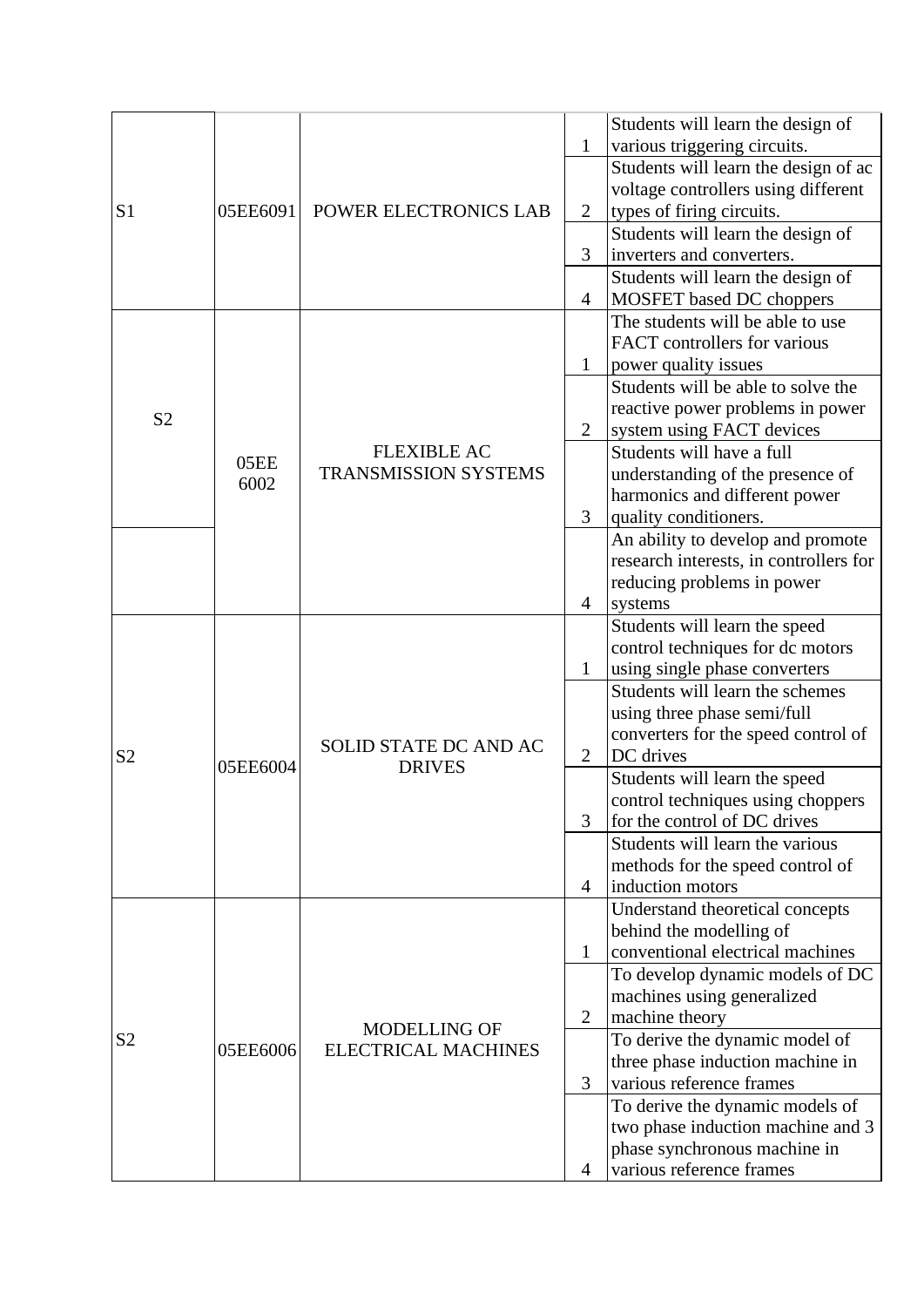|                |              |                                                                  | 1                   | Ability to understand about recent<br>research and development areas in<br>Electrical & Electronics<br>Engineering and related fields                              |
|----------------|--------------|------------------------------------------------------------------|---------------------|--------------------------------------------------------------------------------------------------------------------------------------------------------------------|
| S <sub>2</sub> | 05EE<br>6066 | <b>SEMINAR I</b>                                                 | $\overline{2}$      | Ability to undergo an in-depth<br>study and comprehend a specific<br>area of interest                                                                              |
|                |              |                                                                  |                     | Capability for effective<br>communication, presentation and<br>report writing using modern                                                                         |
|                |              |                                                                  | 3<br>$\overline{4}$ | techniques<br>Capability for research oriented<br>higher studies                                                                                                   |
|                |              |                                                                  | 1                   | To train the students to use their<br>previous knowledge and skills to<br>solve a technical problem                                                                |
| S <sub>2</sub> | 05EE<br>6088 | <b>MINI PROJECT</b>                                              | $\overline{2}$      | To modify the design<br>methodologies and their<br>implementations, if necessary after<br>evaluation                                                               |
| S <sub>2</sub> |              |                                                                  | 3                   | To work efficiently and plan<br>constructively in a group to find<br>solution to complex engineering<br>problems                                                   |
|                |              |                                                                  | 4                   | Effective communication through<br>reports and design documentations,<br>makes the student capable in<br>presenting technical matters in<br>objective written form |
|                |              |                                                                  | 1                   | Students will be able to simulate<br>and analyze single phase and three<br>phase converters with different<br>types of loads.                                      |
|                | 05EE6092     | <b>POWER ELECTRONICS</b><br><b>SIMULATION LAB</b>                | $\overline{2}$      | Students will be able to simulate<br>single phase and three phase ac<br>voltage controller circuits with<br>different loads                                        |
|                |              |                                                                  | 3                   | Students will be able to simulate<br>and analyse inverter circuits with<br>different types of loads.                                                               |
|                |              |                                                                  | 4                   | Students will learn the various<br>methods for the speed control of<br>induction motors                                                                            |
| S <sub>2</sub> | 05EE6026     | <b>ARTIFICIAL NEURAL</b><br>NETWORKS AND FUZZY<br><b>SYSTEMS</b> | 1                   | To expose the students to the<br>concepts of feed forward neural<br>networks                                                                                       |
|                |              |                                                                  | $\overline{2}$      | To provide adequate knowledge<br>about feedback neural networks                                                                                                    |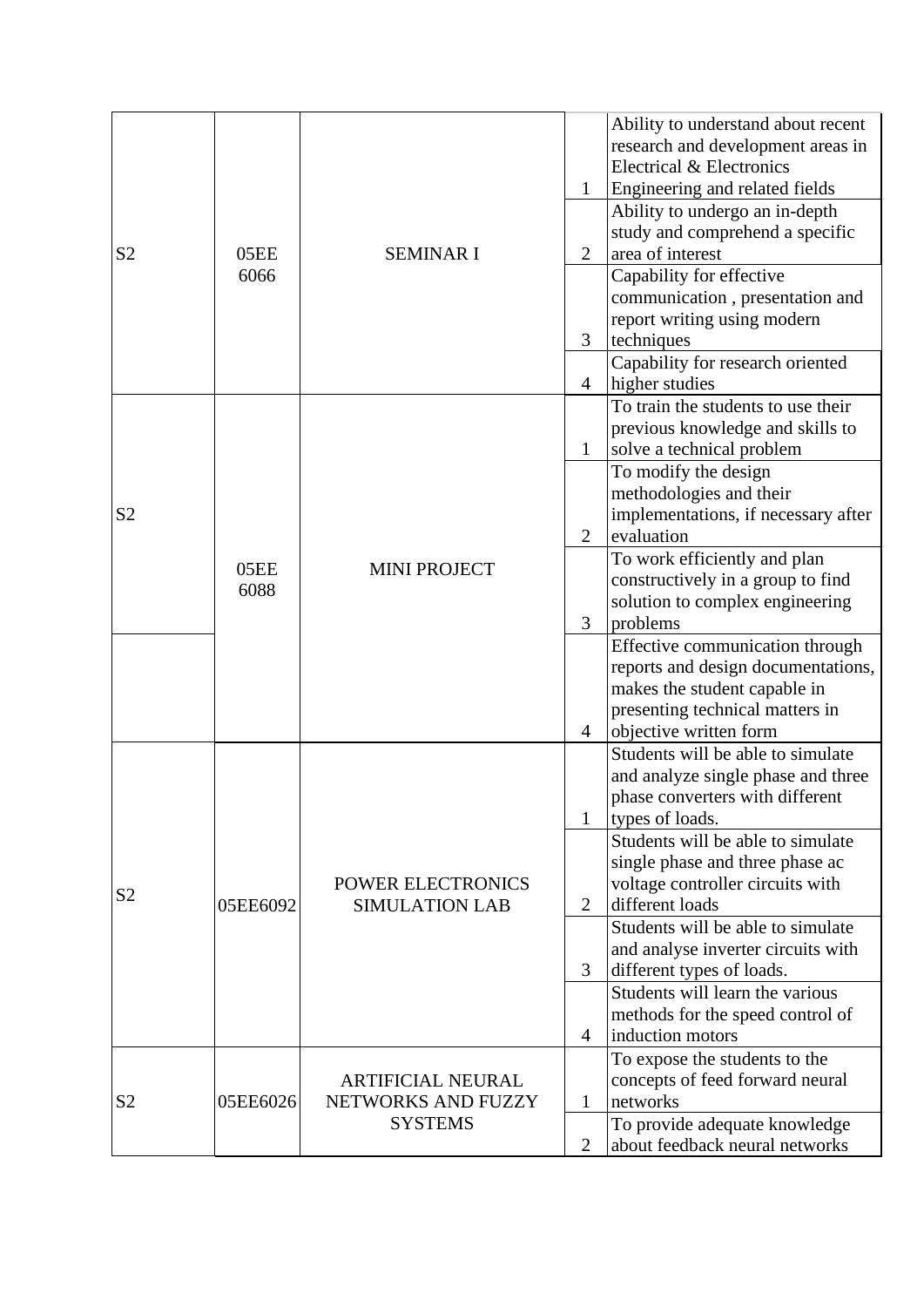|                |              |                                                                             |                | To teach about the concepts of      |
|----------------|--------------|-----------------------------------------------------------------------------|----------------|-------------------------------------|
|                |              |                                                                             |                | fuzziness involved in various       |
|                |              |                                                                             |                | systems and to provide adequate     |
|                |              |                                                                             | 3              | knowledge about fuzzy set theory    |
|                |              |                                                                             |                | To provide adequate knowledge of    |
|                |              |                                                                             |                | application of fuzzy logic control  |
|                |              |                                                                             | 4              | to real time systems                |
|                |              |                                                                             |                | Students will be able to understand |
|                |              |                                                                             |                | the importance of Transmission      |
|                |              |                                                                             | $\mathbf{1}$   | power through HVDC.                 |
|                |              |                                                                             |                | Ability to calculate power          |
|                |              | <b>HVDC TRANSMISSION</b>                                                    |                | conversion between AC to DC and     |
| S <sub>2</sub> | 05EE         | <b>SYSTEMS</b>                                                              | $\overline{2}$ | DC to AC                            |
|                | 6034         |                                                                             |                | Ability to control reactive power   |
|                |              |                                                                             | 3              | through HVDC.                       |
|                |              |                                                                             |                | Ability to discuss power flow       |
|                |              |                                                                             | 4              | analysis in HVDC.                   |
|                |              |                                                                             |                | Ability to write the programs using |
|                |              | <b>MICROCONTROLLER</b><br><b>APPLICATIONS IN POWER</b><br><b>CONVERTERS</b> |                | assembly languages and high level   |
|                | 05EE<br>7041 |                                                                             | $\mathbf{1}$   | languages                           |
|                |              |                                                                             |                | Ability to understand the methods   |
| S <sub>3</sub> |              |                                                                             | $\mathbf{2}$   | of interfacing of ARM controllers   |
|                |              |                                                                             |                | Ability to analyze various FPGA     |
|                |              |                                                                             | 3              | controllers and their interfacing   |
|                |              |                                                                             |                | Capability to design and            |
|                |              |                                                                             |                | implementation of different         |
|                |              |                                                                             | 4              | controllers for power converters    |
|                | 05EE7051     | <b>ADVANCED POWER</b><br><b>ELECTRONIC SYSTEMS</b>                          |                | Obtain sound knowledge about the    |
|                |              |                                                                             |                | various modulation strategies and   |
|                |              |                                                                             |                | capable of applying these to power  |
|                |              |                                                                             |                | electronic converters and do the    |
|                |              |                                                                             | 1              | harmonic analysis                   |
|                |              |                                                                             |                | Gain knowledge about the different  |
|                |              |                                                                             |                | SMPS topologies, their design       |
| S <sub>3</sub> |              |                                                                             | $\mathbf{2}$   | methods and control strategies      |
|                |              |                                                                             |                | Get the basic concepts about the    |
|                |              |                                                                             |                | resonant converters and zero        |
|                |              |                                                                             | 3              | switching techniques                |
|                |              |                                                                             |                | Acquire knowledge about the         |
|                |              |                                                                             |                | PWM rectifier and Matrix            |
|                |              |                                                                             |                | converter topologies, their design  |
|                |              |                                                                             | $\overline{4}$ | methods and control strategies      |
|                | 05EE<br>6066 | <b>SEMINAR II</b>                                                           |                | Ability to understand about recent  |
| S <sub>3</sub> |              |                                                                             |                | research and development areas in   |
|                |              |                                                                             |                | Electrical & Electronics            |
|                |              |                                                                             | $\mathbf{1}$   | Engineering and related fields.     |
|                |              |                                                                             |                | Ability to undergo an in-depth      |
|                |              |                                                                             |                | study and comprehend a specific     |
|                |              |                                                                             | $\overline{2}$ | area of interest.                   |